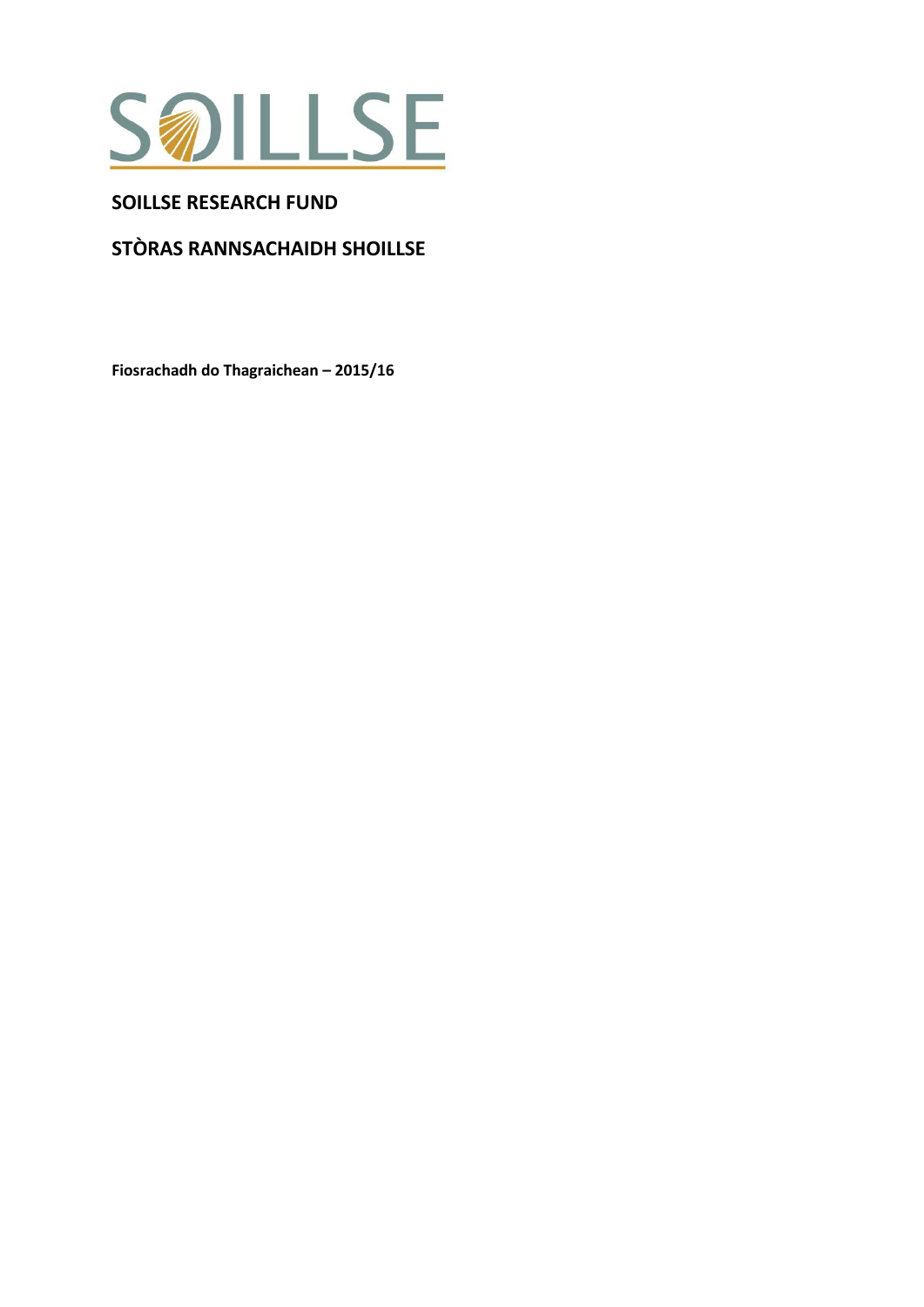# **STÒRAS RANNSACHAIDH SHOILLSE**

### **Ceann-uidhe Stòras Rannsachaidh Shoillse**

Stèidheachadh Stòras Rannsachaidh Shoillse gus taic a chumail ri pròiseactan beaga rannsachaidh air diofar chuspairean co-cheangailte ri leasachadh na Gàidhlig agus iad a' freagairt air amasan is cinnuidhe Shoillse. Is prìomh amas an Stòrais ach leasachadh a dhèanamh air comas rannsachaidh cobhuinn acadaimigich Shoillse, am measg luchd-rannsachaidh a tha, agus feadhainn a dh'fhaodadh a bhith, an-sàs an obair a' cho-bhuinn. Thathas cuideachd ge-tà a' sùileachadh gun tèid pròiseactan luchd-rannsachaidh lìonra acadaimigich Shoillse a chumail an compàirteachas le institiudan foghlam àrd-ìre eile is le buidhnean/daoine aig a bheil ùidh ann an ath-nuadhachadh na Gàidhlig. Le siostaman is dòighean rannsachaidh ùra air a stèidheachadh anns an dòigh-obrach chompàirteachail seo, thèid barrachd eòlais is fiosrachaidh a sgaoileadh, piseach a thoirt air comas is sàr-sgilean rannsachaidh agus barrachd thuigse a chruthachadh air fìor mhodhan-obrach leasachadh na Gàidhlig. Cuiridh an com-pàirteachas seo ri ìre de chomas a th' ann a thaobh rannsachadh air a' Ghàidhlig; le dàimhean air an togail le daoine is le buidhnean a tha a' gabhail pàirt ann am pròiseactan nach biodh iad idir air a bhith dualtach a dhol an-sàs ann.

**Cumaidh Stòras Rannsachaidh Shoillse taic suas gu £3,000 ri pròiseactan rannsachaidh**. A bharrachd air seo, feumaidh gach pròiseact cuideachd maoineachadh-ionann luach 40% dhe na thathas a' faighinn bho Shoillse. Thèid beachdachadh air tagraidhean-rannsachaidh sam bith fhad 's a tha dàimh aca ri leasachadh na Gàidhlig. Faodar iarrtasan a' cur a-steach, mar eisimpleir, air rannsachadh air togail na Gàidhlig agus cleachdadh na Gàidhlig am measg choimhearsnachdan is theaghlaichean; air a leithid fèin-aithne is misneachd co-cheangailte ri Gàidhlig, air iomchaidheachd is èifeachdas phoileasaidhean poblach is iad a' buntainn ris a' Ghàidhlig; an t-àite aig teicneòlas an cumail taic ri leasachadh na Gàidhlig, Gàidhlig agus na meadhanan ùra; Gàidhlig ga cleachdach an saoghal ionnsachaidh agus siostaman foghlaim. Dheigheadh fàilte gu h-àraidh a chur air tagraidhean bho bhuill co-bhuinn acadaimigich Shoillse ann an com-pàirteachas le buidhnean eile sna roinnean poblach is prìobhaideach.

Tha a' mhaoin a' sireadh thagraidhean ann an cuairt 2015-16 a tha a' freagairt gu sònraichte ri Pròiseact Rannsachaidh Gàidhlig nan Eilean aig Soillse, a thèid a chur air bhog san t-Sultain 2015. 'S e pròiseact rannsachaidh ioma-mhòdach a tha seo anns an tèid dàta làthaireach cànain a sgrùdadh, dàta uimhireil neo-eisimeileach a chruthachadh, agus co-chomhairleachadh coimhearsnachd air iomairtean planadh cànain a chur an sàs, airson pròiseas leantainneach a stèidheachadh agus dòigh sgrùdaidh a chur air chois a chumas taic ri planadh cànain èifeachdach. Chithear na 7 modalan an seo:

• Modal 1: Modal Ullachaidh - Ìre planaidh is sgrùdaidh agus Stèidheachadh na Bunaite Àireamhail: Sgrùdadh iomlan air dàta air comasan cànain anns a' chunntas sluaigh a rèir figearan anns na h-Eileanan Siar agus sgìrean anns na h-Eileanan a bhios am pròiseact a' sgrùdadh

• Modal 2: Sgrùdadh stèidhichte air ceisteachan ann an sgoiltean-àraich airson cleachdadh cànan teaghlach na cloinne a thomhas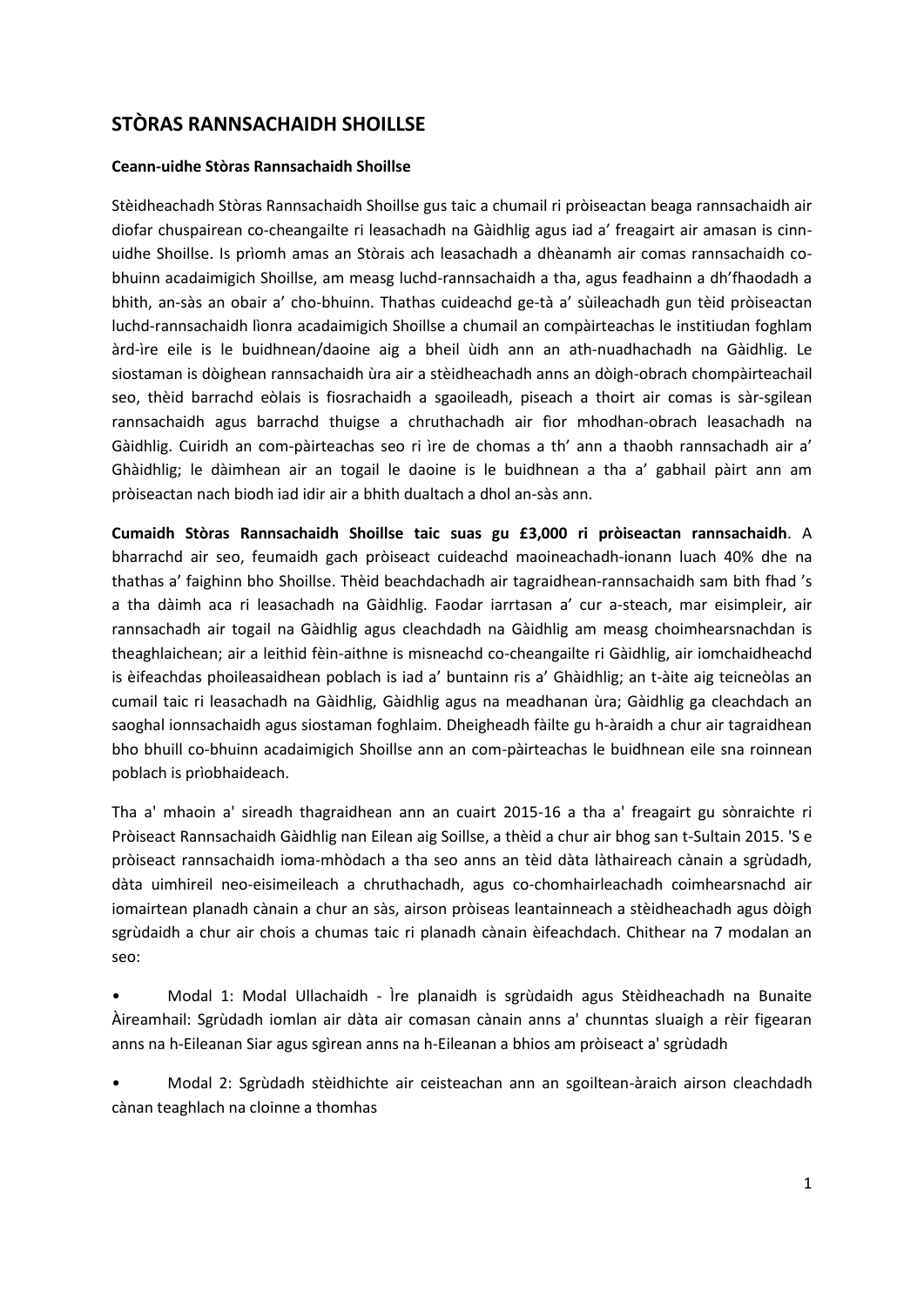• Modal 3: Sgrùdadh deamografach air feartan sòiseo-cànanach ann an coimhearsnachdan Gàidhlig

• Modal 4: Sgrùdadh uimhireil stèidhichte air ceisteachan air beachdan mu chànanan, comasan is cleachdaidhean agus suidheachadh sòiseo-cànanach teaghlaichean nan deugairean anns na 4 àrd-sgoiltean anns na h-Eileanan

• Modal 5: Co-chomhairleachadh poblach agus oifigeil air miannachadh cànain agus draghan poileasaidh airson nan Eileanan

• Modal 6: Co-fhilleadh cleachdaidhean planadh cànain L1 agus L2 mar mhodal airson iomairtean cànain anns na h-Eileanan

• Modal 7: Aig an ìre sgrìobhaidh, aithris agus sgaoileadh dàta, thèid aithisg iomlan agus plana gnìomh fhoillseachadh còmhla ri ro-innleachd mheadhanan a bhios ag amas air taic choitcheann agus institiudeach airson nan iomairtean planadh cànain a thèid moladh.

# **Mu Shoillse**

Chaidh Soillse a stèidheachadh air sàilleabh gu bheil goireasan rannsachaidh a dhìth aig ìre roinnleachd a tha comasach air fianais, dearbhadh agus tuigse fhreagarrach a thoirt do phoileasaidhean poblach a tha/bhitheas air an dealbhachadh airson ath-nuadhachadh a thoirt air cor na Gàidhlig ann an Alba san latha an-diugh agus san àm ri teachd.

Ma thathas a' sùileachadh gun tèid fiosrachadh, brosnachadh is buaidh a thoirt gu/air modhanobrach proifeasanta agus cruthachadh phoileasaidhean a tha neartachadh suidheachadh na Gàidhlig an Alba, 's ann a tha e riatanach gum bi comas rannsachaidh nàiseanta air leth ann; leis an rannsachadh air a cho-òrdanachadh ann an dòigh a chumas fiosrachadh ri poileasaidhean is prìomhachasan Riaghaltas na h-Alba cho math ri prìomhachasan Phlana Nàiseanta na Gàidhlig.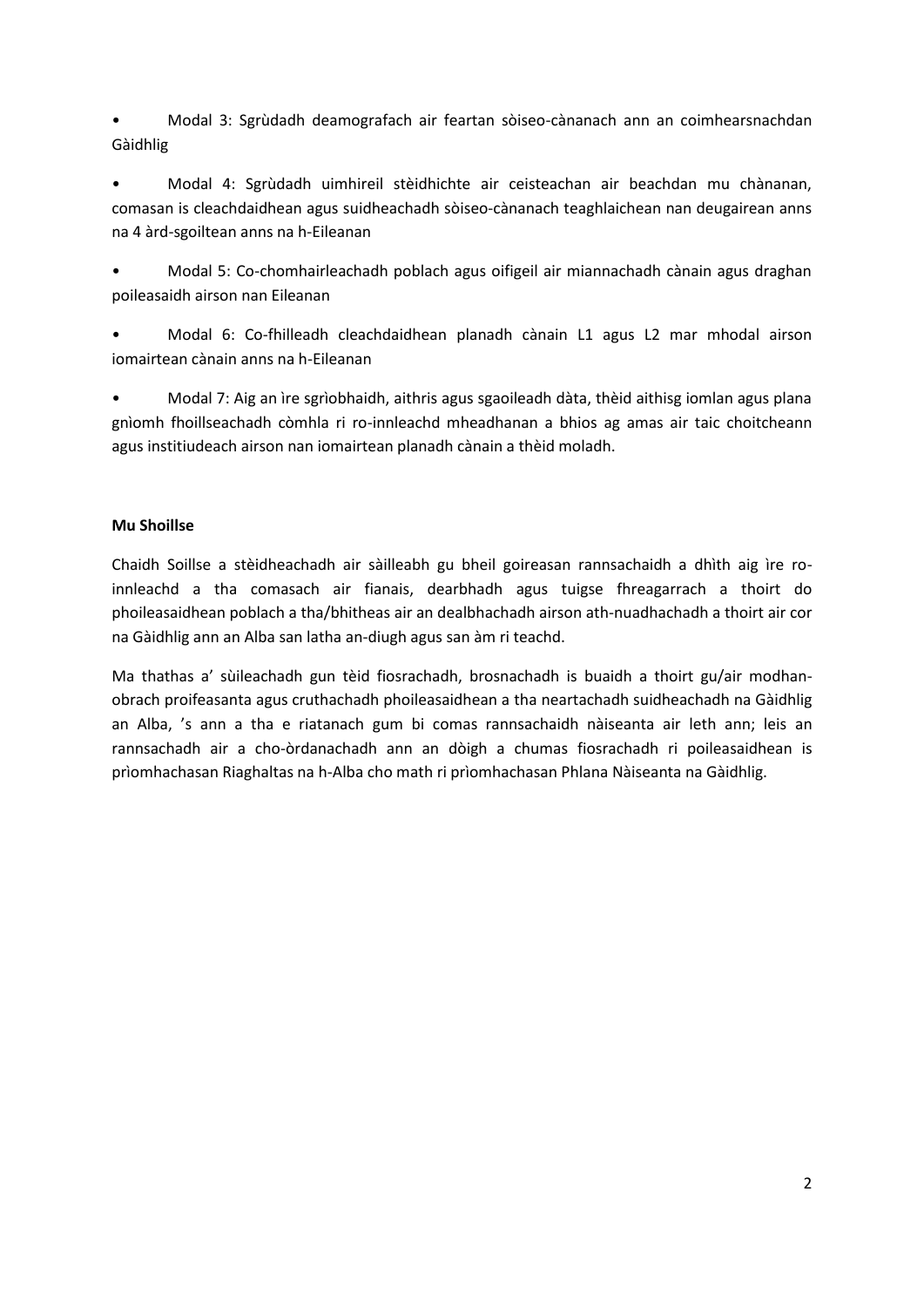## **Dòigh-obrach Chompàirteachail**

Tha Soillse stèidhichte air com-pàirteachais acadaimigeach de dh'Oilthigh na Gàidhealtachd is nan Eilean, Oilthigh Obar Dheathain, Oilthigh Ghlaschu is Oilthigh Dhùn Èideann. 'S ann aig Sabhal Mòr Ostaig agus Colaiste a' Chaisteil (Leòdhas) a theid rannsachadh a chumail le UHI mar phàirt den chobhanntachd.

Feumar com-pàirteachas dòigheil a stèidheachadh eadar na com-pàirtichean acadaimigeach agus na coimhearsnachdan Gàidhlig gus dèanamh cinnteach gun soirbhich le Soillse thairis air an fhad-ùine.

## **Maoineachadh Shoillse**

Thathas air £5.29 millean de mhaoineachadh a thoirt seachad do Shoillse. Thàinig £1.86m bho Chomhairle Maoineachaidh na h-Alba, £541,000 bho Bhòrd na Gàidhlig is £400,000 bho Iomairt na Gàidhealtachd 's nan Eilean. Thèid £2.49m de dh'airgead ùr is airgead ionnan fhaighinn bho chompàrtichean acadaimigeach Shoillse. Rè a' phròiseict, thèid 9 oileanaich PhD is 5 luchd rannsachaidh fhastadh. Cumaidh 3 sàr-eòlaichean eadar-nàiseanta taic ris a' phròiseact mar luchdcoimhearlachaidh Shoillse. A' cur ris na tha ann mar-thà de theòmachd am measg nam compàirtichean, tha Soillse air Àrd-ollamh Rannsachaidh agus Manaidsear Pròiseict fhastadh.

Is an t-airgead-seilbhe a fhuair Soillse an t-suim airgid bu mhotha a-riamh a thig a chosg air rannsachadh Gàidhlig; le goireasan nan Institiudan acadaimigeach ag obrachadh maille ri chèile.

## **Cuspairean is Amasan Rannsachaidh Shoillse**

Is amas Shoillse gun tèid comasan rannsachaidh nan diofar institiudan acadaimigeach obrachadh còmhla ach an tèid na leanas a leasachadh agus a stèidheachadh:

- Comas rannsachaidh aig ìre eadar-nàiseanta a bheir taic, fiosrachadh is buaidh air poileasaidhean nàiseanta is ionadail airson a' Ghàidhlig a ghlèidheadh is ath-nuadhachadh an Alba is eile; agus
- Lìonra cumhachdach rannsachaidh am measg nan Institiudan Foghlam Àrd-ìre na h-Alba a tha a' gabhail pàirt; a' togail dhàimhean eadar rannsachaidhean nàiseanta le sàr-eòlas is ùidh an gnothaichean co-cheangailte ri suidheachadh na Gàidhlig san là an-diugh, agus Institiudan rannsachaidh mhion-chànan eadar-nàiseanta.

Is iad na trì prìomh chuspairean rannsachaidh aig Soillse:

- Gàidhlig mar chànan choimhearsnachdan is theaghlaichean;
- Gàidhlig ann am foghlam; agus
- Measadh air buaidh phoileasaidhean poblach air ath-nuadhachadh na Gàidhlig.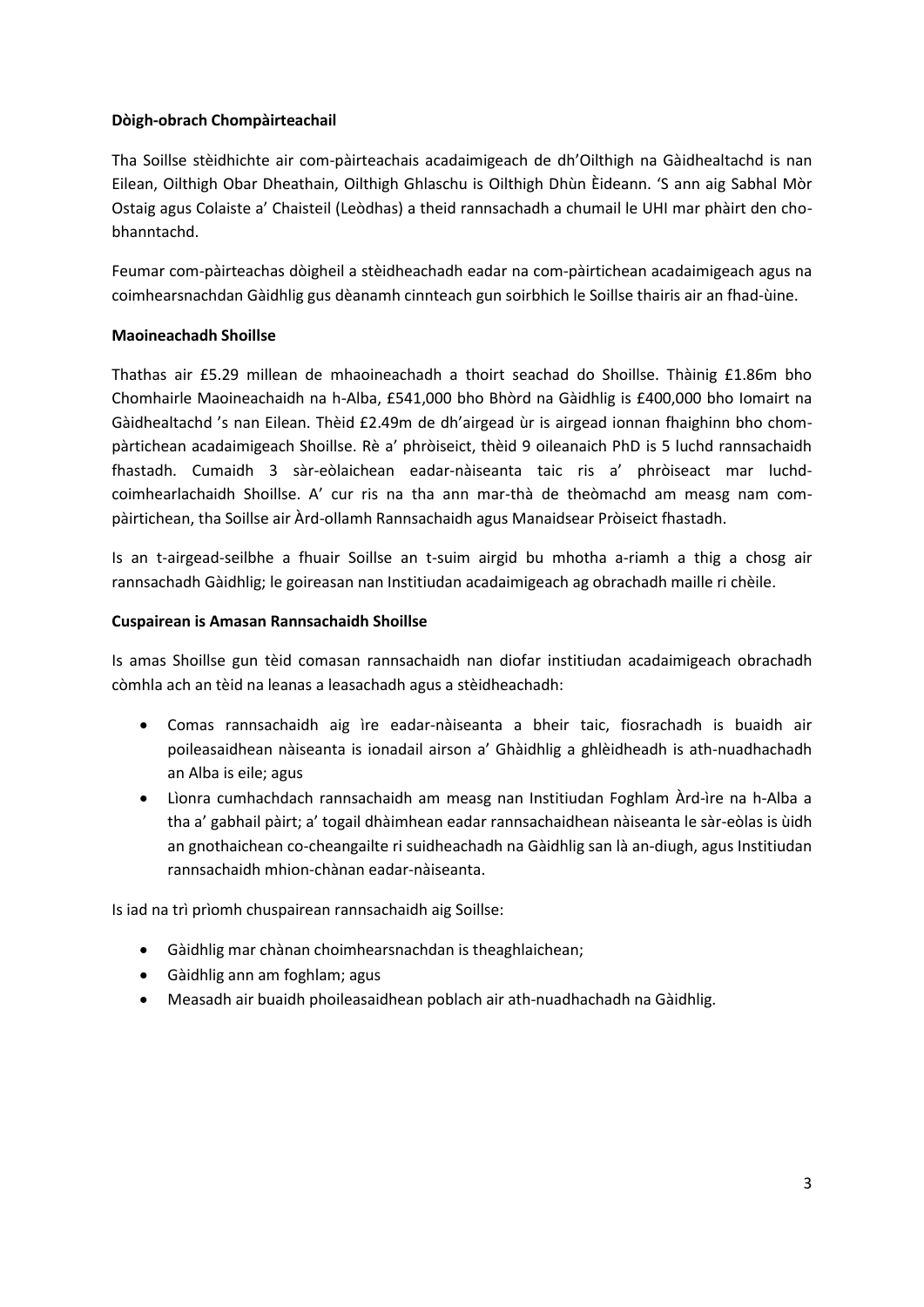## **Cò as urrainn cur a-steach airson taic-airgid bho Stòras Rannsachaidh Shoillse?**

Feumar cunntas-banca clàraichte a bhi co-dhiù aig prìomh thagraichean a tha a' sireadh taic-airgid bho Shoillse mu choinneamh rannsachadh. Tha feum cuideachd aig tagraichean a dhèanamh follaiseach gu bheil comas aig an sgioba-rannsachaidh an obair is na h-amasan a choileanadh a-rèir clàr-ama a' phròiseict. Feumaidh na pròiseactan buntanas a bhi aca ri amasan is cinn-uidhe rannsachaidh Shoillse.

Faodaidh na leanas cur a-steach airson taic-airgid:

- Luchd-obrach a' gabhail a-steach oileanach for-cheumaiche is fo-cheumnaiche (aig àrd-ìre) Roinnean is Sgoiltean Gàidhlig is Ceilteach chom-pàirtichean acadaimigeach an-sàs an Soillse.
- Pròiseactan co-obrachaidh le prìomh thagraiche an iarrtais na chom-pàirtiche acadaimigeach Shoillse.
- Tagraidhean bho Sgoil/Roinn Institiud Foghlaim Àrd-ìre sam bith, far nach eil na Sgoiltean/Roinnean Gàidhlig is Ceilteach nam com-pàirtichean acadaimigeach Shoillse.
- Daoine no co-chomhairlichean fa leth, agus far am bheil Institiùd Acadaimigeach Shoillse am prìomh thagraiche airson an taic-airgid.

### **Cò nach fhaigh taic-airgid?**

Chan eileas an dùil gun tèid gabhail ri tagraidhean bho dhaoine fa leth no bhuidhnean aig nach eil cunntas-banca, air neo bho chompanaidhean prìobhaideach agus iad an dùil prothaid a dhèanamh às a' rannsachadh.

### **Pròiseactan a tha iomchaidh son taic**

Thèid pròiseactan a mheas iomchaidh ma tha iad a' coimhead ris, a leithid, ceist rannsachaidh; ri neartachadh comas rannsachaidh; no iomairt gus sgaoileadh eòlais. Feumar, ge-tà, ceangal a bhith aca ri co-dhiù aon den 3 prìomh amasan rannsachaidh Shoillse. Thèid na tagraidhean a mheasadh gu foirmeil a-rèir shlatan-tomhais aontaichte gus dearbhadh gu bheil am pròiseas breithneachaidh fìor chunntachail, soilleir. 'S iad na 4 slatan-tomhais foirmeil airson measadh nan tagraidhean, ach:

| Slatan-tomhais                                                               | Os-mheud |
|------------------------------------------------------------------------------|----------|
| 1. Ire aig a bheil meudachadh chomasan-rannsachaidh aig bun an tagraidh      | 5        |
| 2. Dè cho fìor ùr, iomchaidh is so-dhèanta 's a tha an tagradh               | 5        |
| 3. Ire is gum faod rannsachadh ùr air a' Ghàidhlig thighinn às a' phròiseact | 5        |
| 4. Sgilean Gàidhlig an sgioba rannsachaidh                                   | 4        |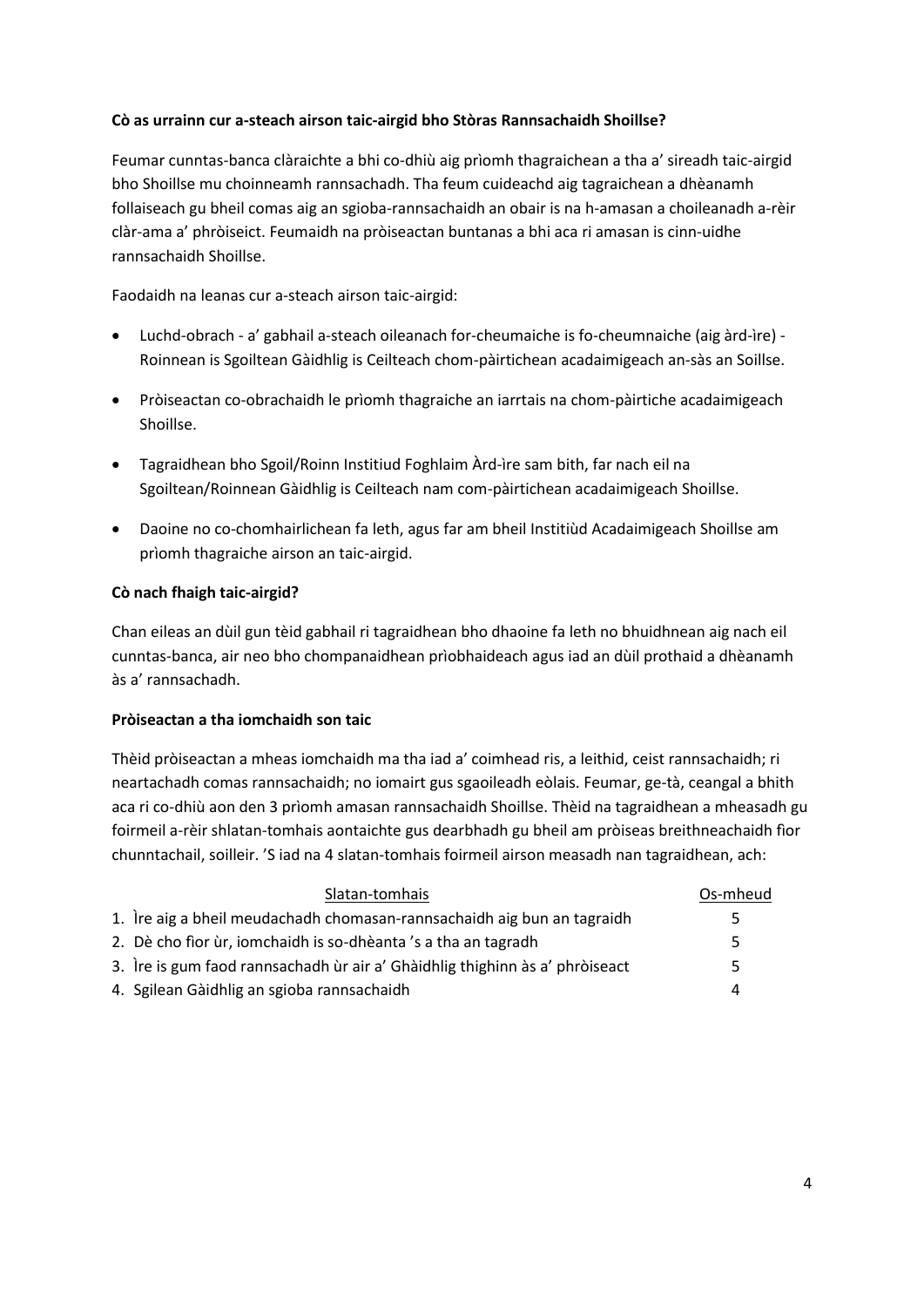## **Pròiseactan nach fhaigh taic-airgid**

Chan eileas an dùil gu tèid beachdachadh air pròiseactan a leithid:

- Pròiseactan rannsachaidh Gàidhlig a tha a' faighinn taic-airgid mar-thà bho mhaoinean eile.
- Pròiseactan rannsachaidh Gàidhlig air an cur an gnìomh mar-thà.
- Pròiseactan far a bheil an t-airgead a thathas a' sireadh air a chosg mar-thà.

## **An t-suim-airgid as motha a gheibhear**

Thathas a' sireadh thagraidhean airson taic-airgid suas gu £3,000 air gach pròiseact. Tha feum aig na pròiseactan cuideachd taic-ionnan luach 40% dhe na thathas a' sireadh fhaighinn an dòigh eile<sup>1</sup>. Faodaidh na leanas a bhith san taic-ionnan: taic bho mhaoin-airgid eile, cosgaisean ùine luchdobrach an-sàs sa phròiseact, cosgaisean mu choinneamh cleachdach ghoireasan oilthighean an lìbhrigeadh a' phròiseict air/no taic sam bith eile a tha a' cur ris coileanadh a' phròiseict.

## **Am feum Gàidhlig a bhith na pàirt den phròiseact rannsachaidh?**

Feumaidh comas Gàidhlig a bhruidhinn a bhith aig co-dhiù cuid dhen sgioba rannsachaidh.

## **Co-dhùnaidhean air cò gheibh taic-airgid**

Cuiridh Soillse fios do thagraidhean mun a' cho-dhùnadh air/ro 29/02/16.

## **A' cosg an taic-airgid**

 $\overline{a}$ 

Tha an taic-airgid le chosg a-mhàin air a' phròiseact rannsachaidh dhan deach an airgead a thabhainn. Chan fhaod taic-airgid bho Sgeama Rannsachaidh Bhig Shoillse a chleachdach mar thaicairgid ionann no mar mhaoineachadh 'leverage' mu choinneamh phròiseactan/thagraidhean eile dham bheil an tagraiche a' lorg taic-airgid.

# **Am bi cothroman eile ann cur a-steach airson taic-airgid bhon stòras rannsachaidh?**

'S dòcha gum bi cothrom eile ann, ann an 2016, ach chan fhaodar a ràdh le cinnt.

### **An seòrsa fiosrachadh air am bi feum rè ùine a' phròiseict**

Bidh Soillse feumach air aithisg adhartais agus air aithisg-dheireannach, nuair a tha an rannsachadh deiseil. Faodaidh gun cuir luchd-obrach Shoillse fios do thagraichean aon uair is gu bheil am Pròiseact rannsachaidh air tòiseachadh ach am faighear fios neo-fhoirmeil air adhartas a' phròiseict.

### **Plana-rannsachaidh, clàr-ama is toraidhean**

Bu chòir do thagraidhean plana-rannsachaidh soilleir a bhi aca airson nam pròiseactan 8-mìosan seo, agus am fiosrachadh a leanas nan lùib:

<sup>&</sup>lt;sup>1</sup> Mar eisimpleir, feumaidh pròiseact a tha a' lorg £3,000 de thaic-airgid, £1,200 de thaic-ionnan a bharrachd fhaighinn. Ann an suidheachadh mur seo, 's i £4,200 prìs iomlan a' phròiseict.